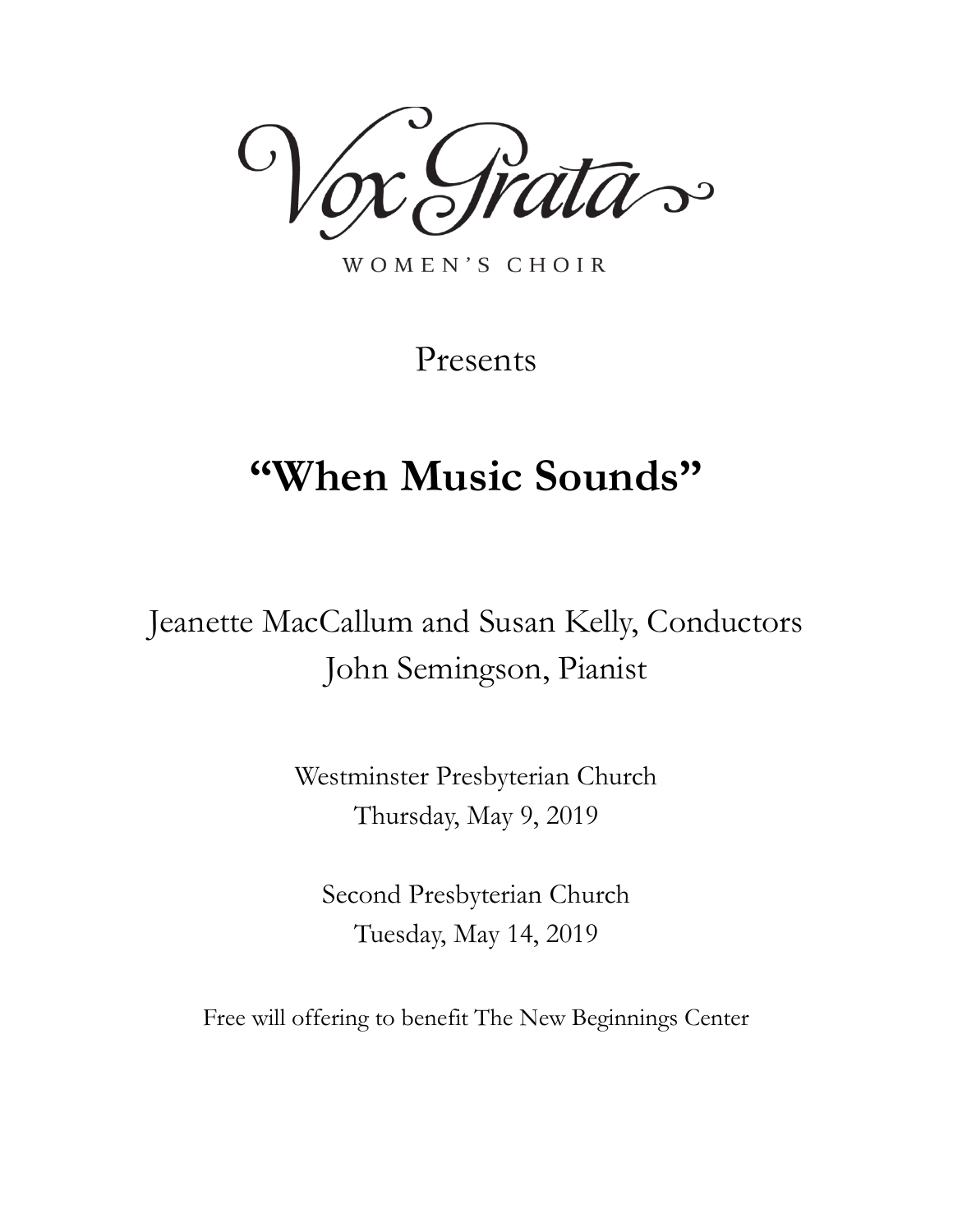## **When Music Sounds**

Please silence all cell phones and pagers for the duration of the program.

| <b>Music Stirs Us</b>                                                                                                         |                     |
|-------------------------------------------------------------------------------------------------------------------------------|---------------------|
| When Music Sounds                                                                                                             | Daniel Kallman      |
| <b>Music Elevates Us</b><br>Be Like the Bird                                                                                  | Abbie Betinis       |
| <b>Music Expresses Joy</b><br>Jubilate Deo<br>Marie Winget and Maria Conti, violin<br>Alan Fey and Frank Kirchner, percussion | Levente Gyöngyösi   |
| <b>Music Consoles Us</b><br>Solitude                                                                                          | Stephen Smith       |
| <b>Music Transports Us</b><br>An Die Musik                                                                                    | Schubert/Courtney   |
| <b>Music Empowers Us</b><br>Sih'r Khalaq<br>Alan Fey, percussion                                                              | Jim Papoulis        |
| <b>Music Inspires Us</b><br>Vide Cantas Credas<br>Emily Beavers and Erica Scaramuzza, soloists                                | Zebulon M. Highben  |
| <b>Music Soothes Us</b><br>The Singing Place                                                                                  | Joan Szymko         |
| <b>Music Awakens Us</b><br>O Music<br>Emily Nelson, cello                                                                     | David Brunner       |
| <b>Finale</b><br>How Can I Keep from Singing?                                                                                 | arr. Gwyneth Walker |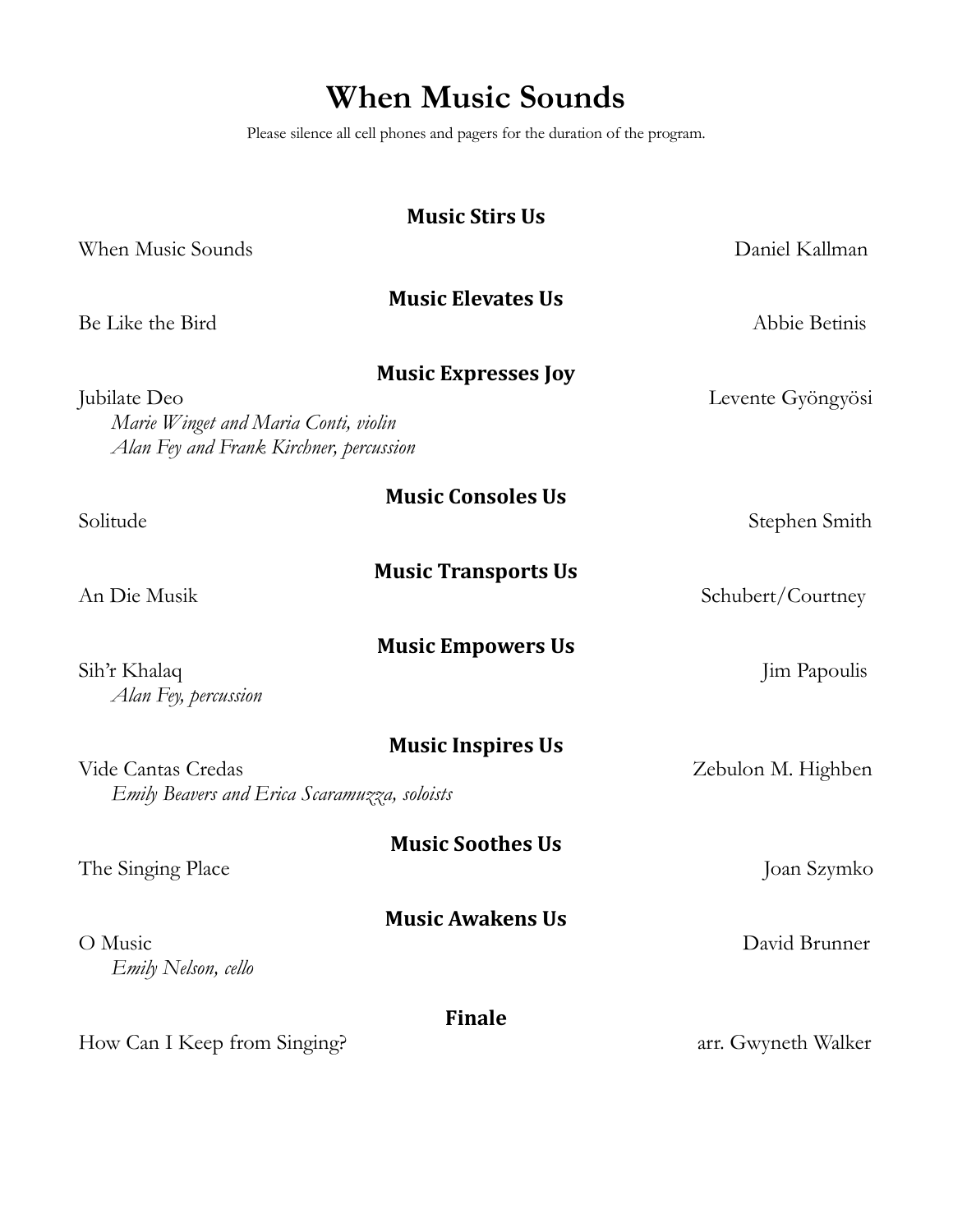## **Vox Grata Women's Choir**

#### **Soprano 1**

Hannah Baisley Catherine Birdsong Broyles Brittany Carnegis Anne Louise Jones Dina Mañalac Diana Neely Leigh Sutherland Sharon Warfield

#### **Soprano 2**

Jan Allison Emily Beavers Katy Burrows Amanda Cormier Amanda Craft Susan Kelly Anne Reever-Osborne Jenna Payne Mareike Sattler Erica Scaramuzza Haley Smith Elizabeth Stroud

### **Alto 1**

Annabelle Absar Jennifer Adam Julie Birdsong Devin Bradbury Kelly Christie Jane-Coleman Cottone Amy Kadish Jane Kirchner Suzie Lane Mary Louise McCullough Janet Salyer Rosie Smith Krysta Waldrop

#### **Alto 2**

Sara Chang Sylvia Leins Jeanette MacCallum Linda McFadyen-Ketchum Dory Miller Bridget Simpson Nancy Williams-Nettles

**Jeanette MacCallum** is the Director of Music Ministries at Second Presbyterian Church in Nashville, TN and founder and Artistic Director of *Vox Grata.* She previously served as an Adjunct Professor in music theory and history at Belmont and Lipscomb Universities. In addition, she served as the Director of Choral Activities at Saint Cecilia Academy in Nashville, TN, from 2002 to 2012, where she conducted various ensembles and taught AP Music Theory. During her tenure at Saint Cecilia, the Advanced Choir received superior ratings at all regional and state adjudication festivals in which it participated. In addition, the St. Cecilia Advanced Choir performed at ACDA and TMEA state conferences. Mrs. MacCallum led the St. Cecilia Choir on performance tours to Carnegie Hall, Canada and Italy. In 2007, the Saint Cecilia Choir performed by invitation at the *Ospedale della Pietà* and the *Ospedale dei Derelitti* in Venice. Her students earned positions in numerous All-State and ACDA Honor Choirs.

Reared in Princeton, New Jersey, Mrs. MacCallum's passion for choral music began as a member of the distinguished Princeton High School Choir. She received her musical education at the Eastman School of Music and Belmont University, and received the Master of Church Music degree from Belmont. A frequent adjudicator and clinician, Mrs. MacCallum has directed choirs at the Blair School of Music at Vanderbilt University, as well as at Westminster Presbyterian Church in Nashville, TN. She is the President of Tennessee ACDA and has served as the Tennessee Chair for Women's Choir Repertoire and Standards. Mrs. MacCallum is the Past President and Treasurer of the Middle Tennessee Vocal Association. She is also the author of *"The Sacred Choral Works of the Venetian Ospedali,"* published by GIA in *"Conducting Women's Choirs: Strategies for Success,"* Debra Spurgeon, Editor and Compiler (2012).

**Dr. Susan Kelly** serves as Assistant Professor of Music/Choral Director at Tennessee State University. She directs the University Choir and Meistersingers, teaches classes in Music Education and Conducting, teaches Applied Voice, and serves as advisor for Club V, the student vegan organization. Aside from her work at TSU, Susan is the Associate Conductor for the Vox Grata Women's Choir, and serves as a soprano section leader at Westminster Presbyterian Church. Additionally, she sings soprano with the Tennessee Chamber Chorus, a professional choir based in East Tennessee and The Cecilia Ensemble, a professional choir based in Augusta, Georgia.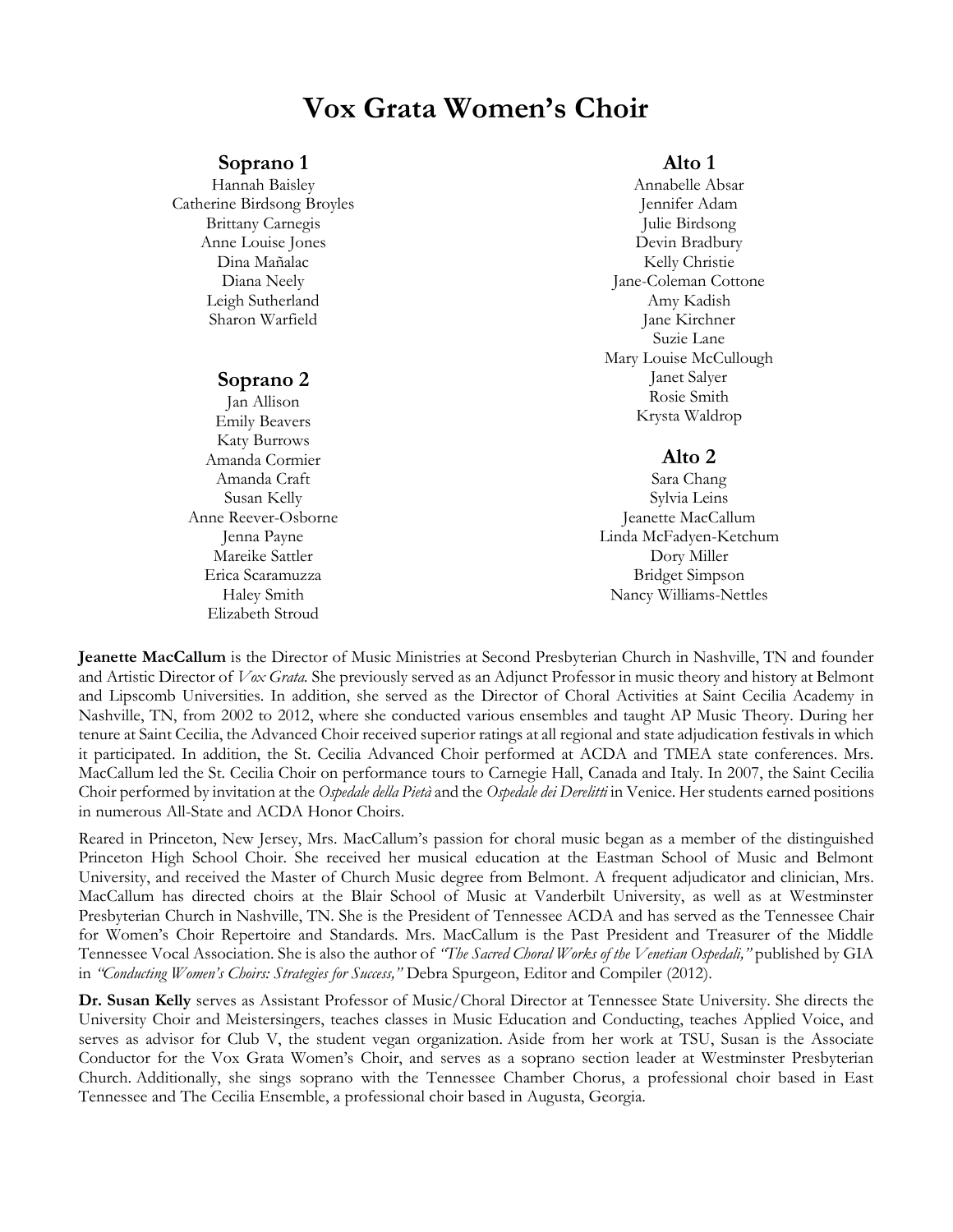Before coming to Tennessee State University, Dr. Kelly taught at Abington Heights High School in Clarks Summit, Pennsylvania, where she directed the 120-voice Concert Choir, the Women's Ensemble, the Men's Ensemble, and served as music director for the musical. She was also the director of the Cantare Choir of The Choral Society of Northeast Pennsylvania, a community high school women's ensemble that performed at both state ACDA and PMEA conferences. She also served as the Director of Music at First Presbyterian Church of Clarks Summit, and sang soprano with The Lyric Consort, an eight-voice vocal ensemble.

Susan holds undergraduate degrees in Music Education and English Education from Wilkes University, a Master of Music degree in Vocal Performance and Choral Conducting from Temple University, and a Doctor of Musical Arts degree in Choral Conducting from the University of South Carolina. Prior to her move to TSU, Susan was active in both PMEA, in which she served as Choral Coordinator of District 9, and ACDA, in which she served as President-Elect Designate of ACDA-PA. Currently she is serving as the President-Elect for ACDA-TN.

**Dr. John W. Semingson** serves as Accompanist for Vox Grata Women's Choir. Since 2001, John has served as the Director of Music Ministries for Westminster Presbyterian Church – Nashville, where he oversees a multi-faceted music program of nine choirs involving over 200 children, youth, and adults. John holds the Doctor of Musical Arts degree in choral conducting, the Master of Church Music in both conducting and organ, and the Bachelor of Music in organ performance. He has conducted and/or served as an accompanist for church, community, and university choirs in Illinois, New Jersey, North Carolina, and Tennessee over the past 30 years.

## **Mission of Vox Grata**

Vox Grata is comprised of joyful women who, out of gratitude for the fullness of their own lives, possess a desire to sing together for the benefit of others. The group performs repertoire that expresses a uniquely feminine spirit, especially works that promote the best interests of women in society. Vox Grata sings concert programs that directly benefit the needs of women in the Nashville community. Vox Grata is a 501(c)(3) nonprofit, tax-exempt organization.

To be added to our mailing list, for information about supporting Vox Grata or to find out about auditions and upcoming events, please visit our website at [www.voxgrata.com,](http://www.voxgrata.com/) or visit our Facebook page at [https://www.facebook.com/VoxGrata.](https://www.facebook.com/VoxGrata)

100% of the contributions received at this program will benefit New Beginnings Center whose programs are designed to improve the health, strength and wellness of women regardless of their ability to pay. New Beginnings gives qualified low-income women the tangible skills, training and empowerment needed to assist them in improving their health, futures, capabilities and quality of life. All donations to New Beginnings are tax-deductible.

## **Special Thanks**

**Vox Grata Board of Directors** – Jan Allison, St. Clair Blue, Karen Weir, Sylvia Leins, Susan Hassell, Laurie Cooper, Jennie Renwick, Jane Ferrell, Vicky Tarleton, Teresa Davidson, Jeanette MacCallum, Kelly Christie and Carla Lovell **Kevin Edlin**, audio engineer **Alan Nelson**, videography **Joe DeBusk,** AV and sound reinforcement **Ian Petty,** website and graphic design **Rev. Dr. Mary Louise McCullough**, Pastor, **Second Presbyterian Church Dr. John Semingson**, Director of Music Ministries, **Westminster Presbyterian Church**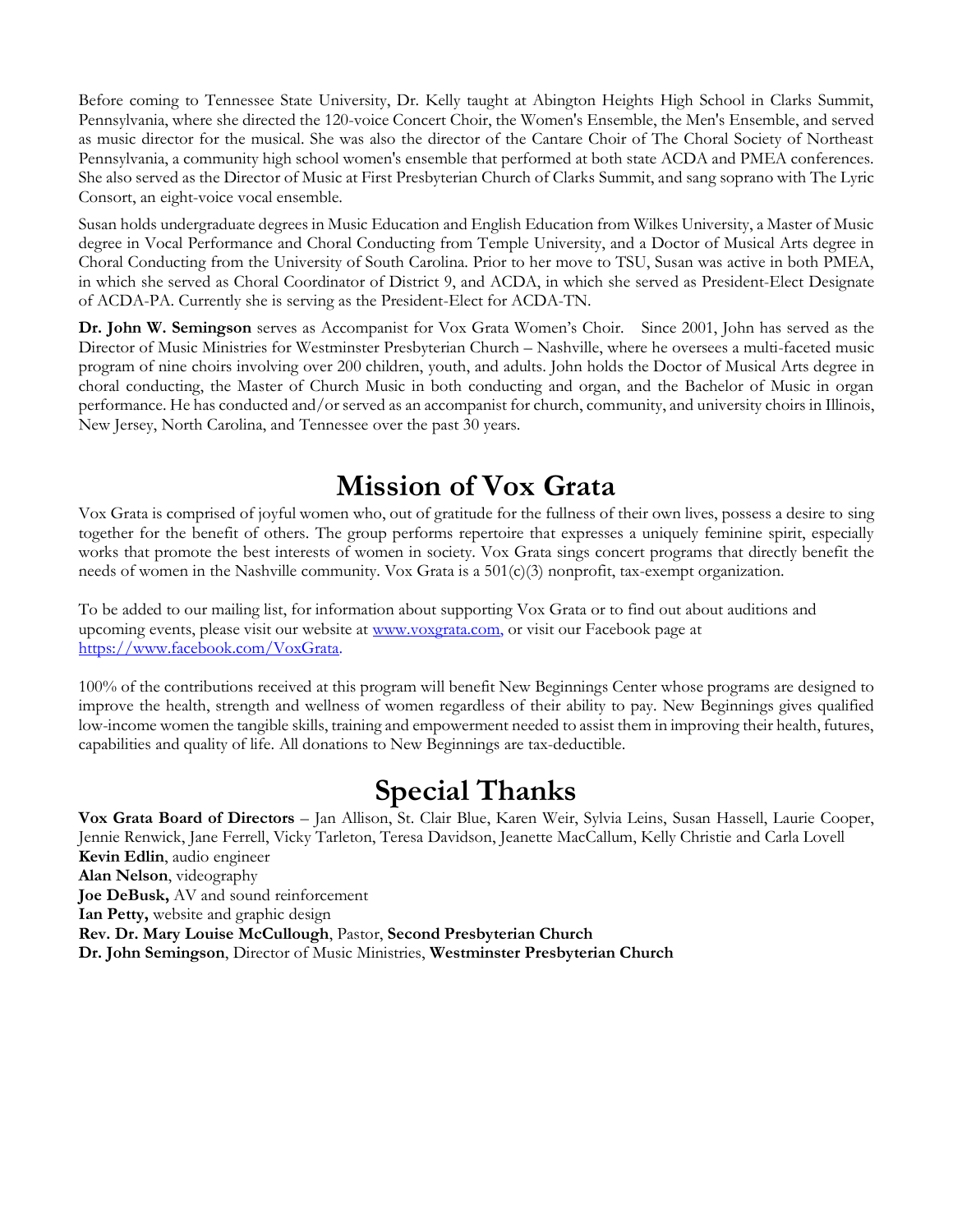## **Texts and Translations**

#### **When Music Sounds** (text by Walter de la Mare)

When music sounds, gone is the earth I know. And all her lovely things even lovelier grow; Her flowers in vision flame, her forest trees lift burdened branches, stilled with ecstasies.

When music sounds, out of the water rise naiads whose beauty dims my waking eyes, rapt in strange dreams burns each enchanted face, with solemn echoing stirs their dwelling-place.

When music sounds, all that I was I am ere to this haunt of brooding dust I came; and from Time's woods break into distant song the swift-winged hours, as I hasten along.

#### **Be Like the Bird** (text by Victor Hugo)

Be like the bird that, pausing in her flight awhile on boughs too slight, feels them give way beneath her, and sings knowing she hath wings.

#### **Jubilate Deo** (from Psalm 66)

*(translated from Latin)* Shout for joy to God, all the earth! Sing the glory of His name; make His praise glorious.

#### **Solitude** (text by Lorna Crozier)

Sometimes, the dark's so dark nothing can move through it, even the geese who just an hour ago charcoaled their journey from star to star. You love the lake at night, because water keeps its distance and yet carries sound, crackled and clear from the farthest shore. You said nothing moves through this dark, but music does, and voices, and you go on.

### **An Die Musik** (text by Franz von Schober)

*(translated from German)* You, beloved Art, in so many grey hours, when life's mad tumult wraps around me, have kindled warm love in my heart and transported me into a better world! How often a flowing sigh from your harp, a sweet, divine harmony from you unlocked the heaven of better times to me. You, beloved Art, I thank you for it!

### **Sih'r Khalaq** (text by Jim Papoulis)

Creative magic; Music inspires me. Rhythm; Music, Inspiration.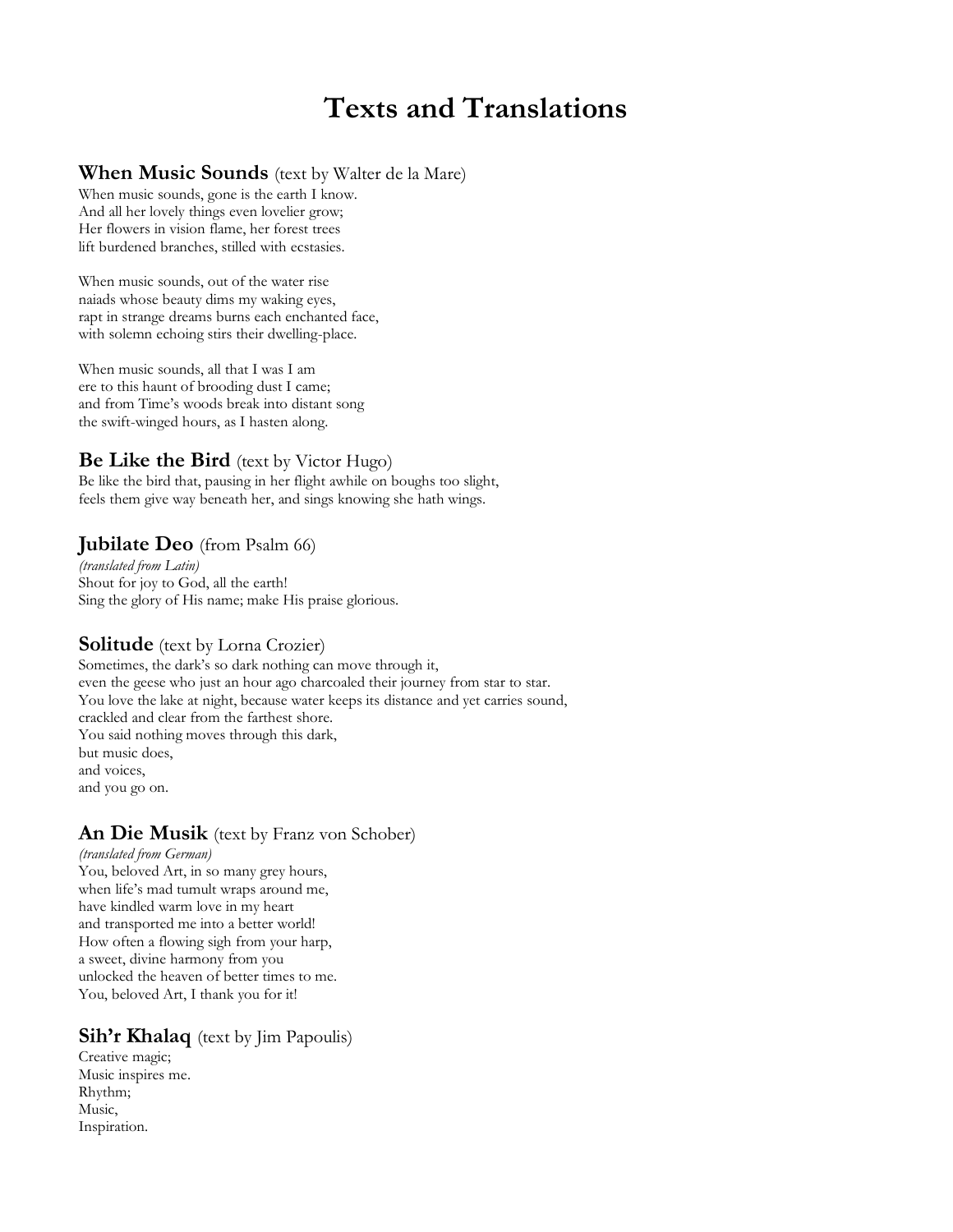### **Vide Cantas Credas** (4th century text)

(*translated from Latin)* See. Sing. Believe. Sing. See that whatever you sing with your mouth, you believe in your heart, and whatever you believe in your heart, your works affirm. See. Sing. Believe. Sing.

### **The Singing Place** (text by Lily A. Long)

Cold may lie the day, And bare of grace; At night I slip away To the Singing Place.

A border of mist and doubt Before the gate, And the Dancing Stars grow still As hushed I wait. Then faint and far away I catch the beat In broken rhythm and rhyme Of joyous feet,-- Lifting waves of sound That will rise and swell (If the prying eyes of thought Break not the spell), Rise and swell and retreat And fall and flee, As over the edge of sleep They beckon me. And I wait as the seaweed waits For the lifting tide;

To ask would be to awake,-- To be denied. I cloud my eyes in the mist That veils the hem,-- And then with a rush I am past,-- I am Theirs, and of Them! And the pulsing chant swells up To touch the sky, And the song is joy, is life, And the song am I!

Over the edge of sleep I bring but a trace Of the chants that pulse and sweep In the Singing Place.

### **O Music** (text by Kahlil Gibran)

O music! In your depths we deposit our hearts and souls. Thou hast taught us to see with our ears and hear with our hearts. In your depths we deposit our hearts. In your depths we deposit our souls. Thou hast taught us how to see. Thou hast taught us how to hear.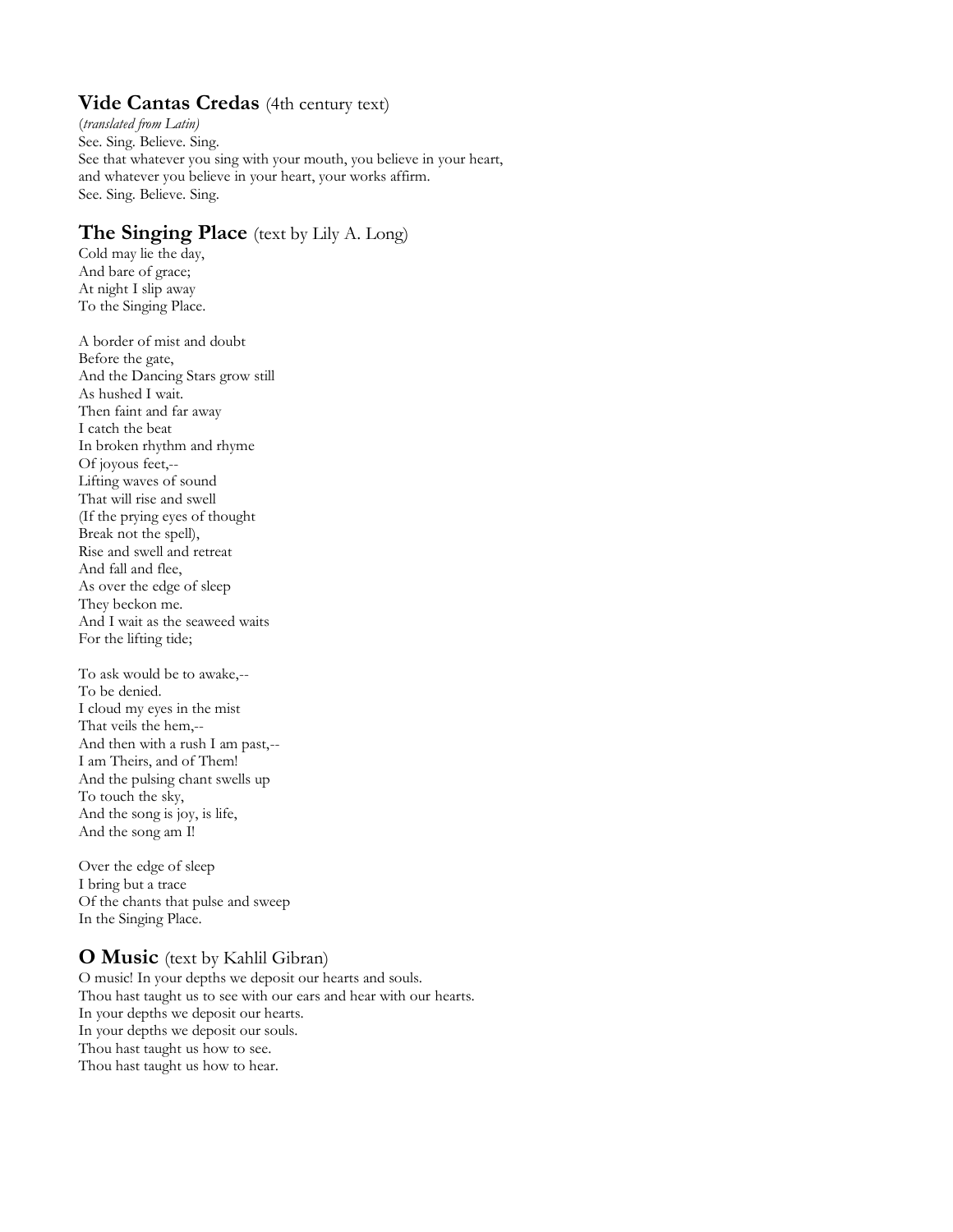### **How Can I Keep from Singing?** (Quaker hymn)

My life flows on in endless song above earth's lamentation. I hear the real though distant song that hails a new creation. Through all the tumult and the strife, I hear the music ringing. It sounds an echo in my soul, how can I keep from singing?

What though the tempest loudly roars, I hear the truth, it's living! What though the darkness round me close, songs in the night it's giving! No storm can shake my inmost calm while to that rock I'm clinging. Since I believe that love abides, how can I keep from singing?

When tyrants tremble when they hear the bells of freedom ringing, when friends rejoice both far and near, how can I keep from singing? In prison cell, in dungeon dark, our thoughts to them are winging. When friends hold courage in their heart, how can I keep from singing?

## **Program Notes**

#### **When Music Sounds** Daniel Kallman

This piece is being jointly premiered this spring by both Vox Grata and by the Women's Choir of St. Mary's College, directed by Nancy Menk. Daniel Kallman is a Minnesota composer who writes in a variety of genres and ensembles, but who is especially gifted at setting texts and writing music for treble voices.

The piece was commissioned in memory of Eileen Hower, who served as a music education professor and the director of the women's ensemble at Bloomsburg University. Before she began teaching in college, Eileen was a highly-skilled and motivational middle-school teacher whose general music students would compose an opera each year and whose select choir was chosen as a demonstration choir at an ACDA National Conference. Eileen passed away at the age of 52 from cancer. She made such an impact on the faculty and students in her short time at Bloomsburg (as she did with everyone she met) that the choral department has commissioned a new choral work in her memory each year since her passing in 2012.

#### **Be Like the Bird**  $\Delta$ Abbie Betinis

This five-part canon was composed in 2009, just after the composer completed a second round of cancer treatment. That year, it was included in her family's annual Christmas card, a tradition which began in 1922 by the composer's great-grandfather, Rev. Bates G. Burt and which was subsequently carried out by his son, Alfred Burt, composer of *Alfred Burt Christmas Carols.*

A graduate of St. Olaf College (B.A.) and the University of Minnesota (M.A.), Betinis lives in St. Paul, Minnesota where she is Adjunct Professor of Composition at Concordia University.

#### **Jubilate Deo** Levente Gyöngyösi

Levente Gyöngyösi is a Romanian-born Hungarian composer. He moved to Hungary in 1989, when he was 14, one month before the Romanian Revolution. He received his musical training at the Franz Liszt Academy of Music. Gyöngyösi has written an opera, four symphonies, and a number of choral works, many of them for women's voices.

Jubilate Deo is an absolutely raucous setting of this joyous text, with a fugal section as its centerpiece and a huge amount of rhythmic and melodic interplay between four vocal parts, two violin parts, and percussion.

#### **Solitude** Stephen Smith

Composed for Elektra Women's Choir (Vancouver, BC), this piece takes its text from Canadian poet Lorna Crozier's poem of the same name. The title relates to the experience of solitude by a lake at night where one hears sounds carried on the water from the opposite shore. On each side of this scene, the poem describes a state of depression in which one is overcome by hopelessness and inertia. In its closing lines, the poem suggests that the sound of voices and music may have the power to reach someone in the grip of such emotion, awakening the will to "move through the dark" and to go on with life.

Stephen Smith is the accompanist for Elektra and has composed a number of works for women's chorus.